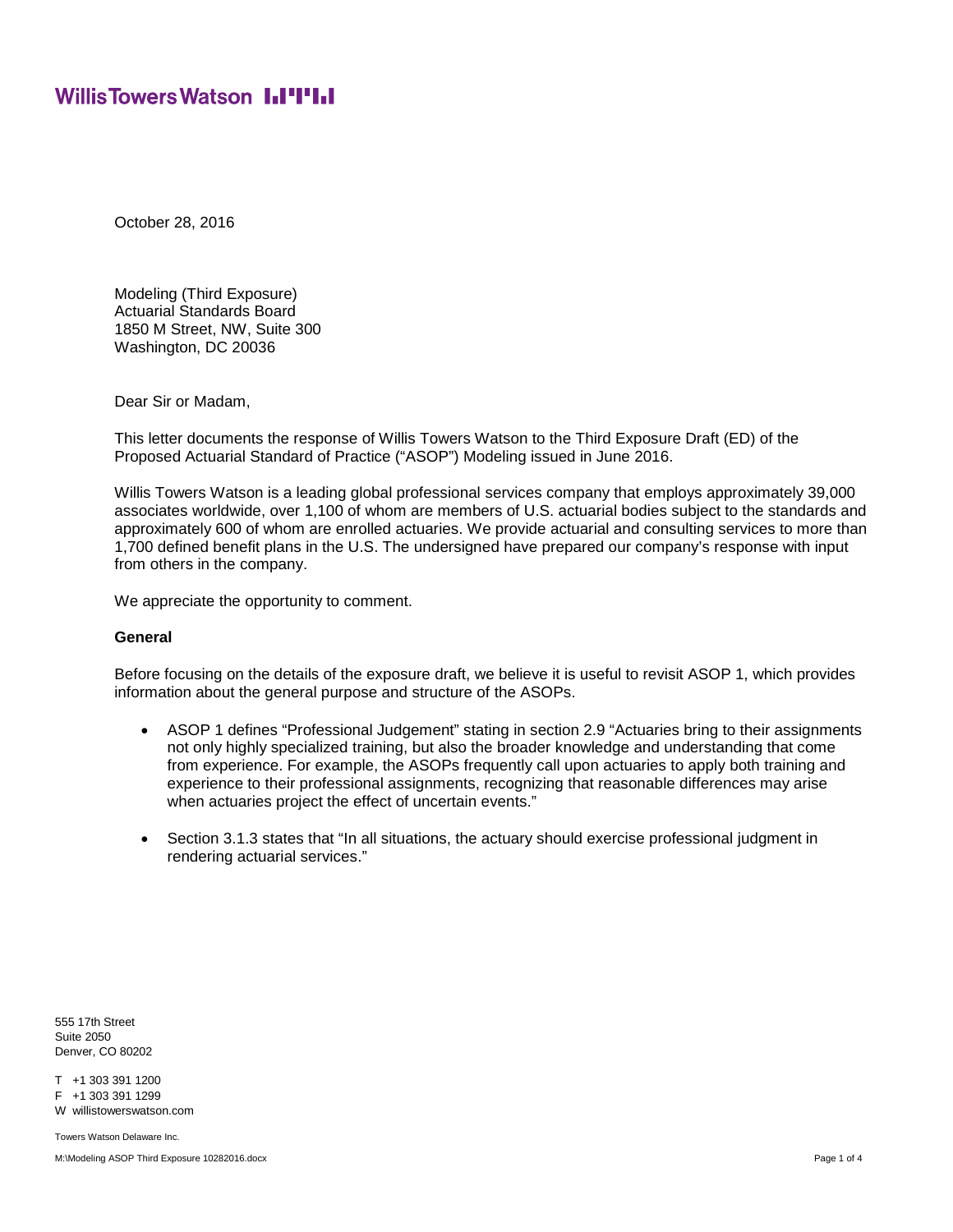## **WillisTowersWatson I.I'I'I.I**

- · Section 3.1.4 states "The ASOPs are principles-based and do not attempt to dictate every step and decision in an actuarial assignment. Generally, ASOPs are not narrowly prescriptive and neither dictate a single approach nor mandate a particular outcome. Rather, ASOPs provide the actuary with an analytical framework for exercising professional judgment, and identify factors that the actuary typically should consider when rendering a particular type of actuarial service."
- · And finally Section 4.1 states "ASOPs are binding upon actuaries. Failure to comply with an applicable ASOP results in a breach of the Code. Such breaches subject the actuary to the profession's counseling and discipline processes."

We believe that the ED would result in actuarial work that conflicts with the sections of ASOP 1 noted above. The extensive detailed processes of the ED seem to conflict directly with the excerpt above from section 3.1.4 but for terms like "should consider", "may" or "reasonably satisfied". In practice we believe these terms will often be ignored by those outside the profession and that the specifics in the ED would be viewed as requirements with the result being that much actuarial work will be done with a checklist approach. One of the consequences of such an approach will be a decrease in the amount of professional judgment applied, contrary to the goals of ASOP 1. Other consequences will be the creation of checklists, substantial amounts of boilerplate language, and increases to the time and cost of performing actuarial work without a commensurate increase in the value to Principals.

As we described in our comments to the previous two EDs, we continue to view the guidance and considerations in the ED as very valuable and positive for the profession. The detailed steps are an excellent framework for many complex engagements. However, in our view, they are excessive for many or perhaps most projects. As such we view the ED as containing best practices which should be delivered in a form other than an ASOP, which is binding as noted in section 4.1 of ASOP 1.

One view is that the ED adds value by addressing steps we all want to see in our work. The concern we have is that this will be seen by those outside the profession as prescribing a checklist of items to document that each possible step was appropriately considered, even when professional judgement and model complexity would result in the dismissal of many items.

We would expect reasonable deviations from the full set of items that are suggested for consideration to occur in almost every project. In fact we can envision projects where, in order to maintain a record of compliance with the standard, time spent documenting the process could rival the time and content that would otherwise have occurred for the project. It does not behoove the profession to publish a standard with the expectation that there will be widespread deviation from the standard.

For example, consider a model that will be relied upon by the Principal consisting of a small data set, and a few moderately complex formulas that is not easily predictable because of two competing but simple assumptions. Imagine that a model run could currently be performed, checked and communicated in two hours. Could all of the ED's considerations be addressed, the disclosures drafted and the deviations from the ASOP summarized in less than half a day?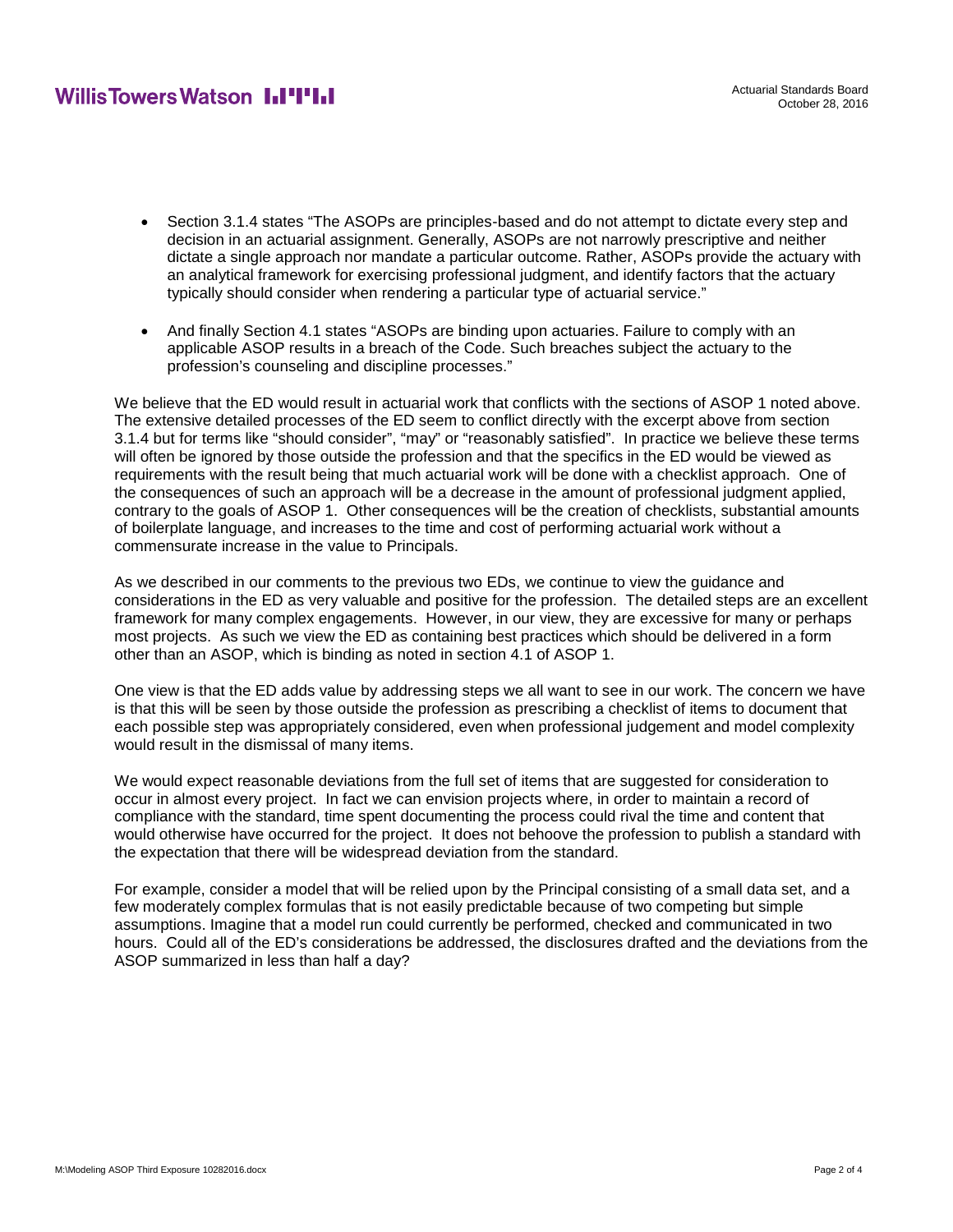## **WillisTowersWatson I.I'I'I.I**

#### **Specific**

Section 1.2 and 2.12: Section 1.2 indicates that this ED applies to all models that are not simple models (along with the concepts of reliance and materiality). Section 2.12 defines a "simple model" to be a model where the results are transparent and could be predicted without a model run or readily obtained from an external source. This seems to say that a simple model is a situation where no model is needed at all and therefore we do not see this definition as being effective in excluding many projects using non-complex models from the ED. We sympathize in that it is difficult to define those models that require a full application of this ED and those that do not. We applaud the use of "professional judgement" in this definition, and agree that it will need to be relied upon for this determination. That said, there very likely will be a disparity of interpretation which, in the legal environment in which we live, will ultimately lead to an extension of the ED to apply to a far more expansive selection of projects than intended.

We believe that changing the definition of simple project from a standard of "transparent and can be predicted" to "transparent or can be predicted" would help limit the expansion of the ED to non-complex calculations and projects.

Sections 3.1-3.3: The requirements placed on actuaries when working in modelling teams and/or with models developed by others and the burdens placed on their work product in these situations are onerous, impractical and add little to no value. The requirement that each actuary identify the scope of their responsibility for a model may be interpreted in ways that lead to unnecessary and potentially extensive disclosures. The requirement for each actuary in a valuation team to have an understanding of the "underlying workings" of the valuation system and to be reasonably satisfied that the rest of the team (including the builders of the valuation system who they may not even know) selected, built, modified, developed, reviewed, evaluated or used the model in accordance with the ED seem incredible, impractical and will be used as a checklist against the profession in any situation where a problem arises. Note that for many actuaries, working with models developed by others is a universal circumstance of their employment.

We are certainly not suggesting that models built by or used by others should be relied upon without an understanding of the model and thorough checking of the results. However, the criteria in the ED are much too extensive and unreasonable.

Section 4: We request further clarification of the disclosure requirements of the ED in section 4, and other referenced sections.

- · If, based upon materiality or professional judgement, an actuary deviates from any of the myriad of steps outlined in the ED, this must be disclosed if it is material. If an actuary does not test against historical results because this does not appear practicable or reasonable in the context of an assignment, it is still a deviation from a recommended step (which is a yes or no choice). Must that be disclosed as a deviation? This could result in extensive work being performed on very small projects in order to avoid onerous disclosures. We would like the ED to clarify that deviations for reasons of practicability and professional judgement purposes need not be disclosed.
- If working on a valuation team, the signing actuary has ultimate responsibility for the results, but one team member took the lead in validating data, another performed the model integrity validation, and another reviewed final output for reasonability, must the report disclose all on the team and identify the role each took toward the development of final results? We would like clarification that the word "responsibility" is being interpreted broadly in the context of this disclosure.